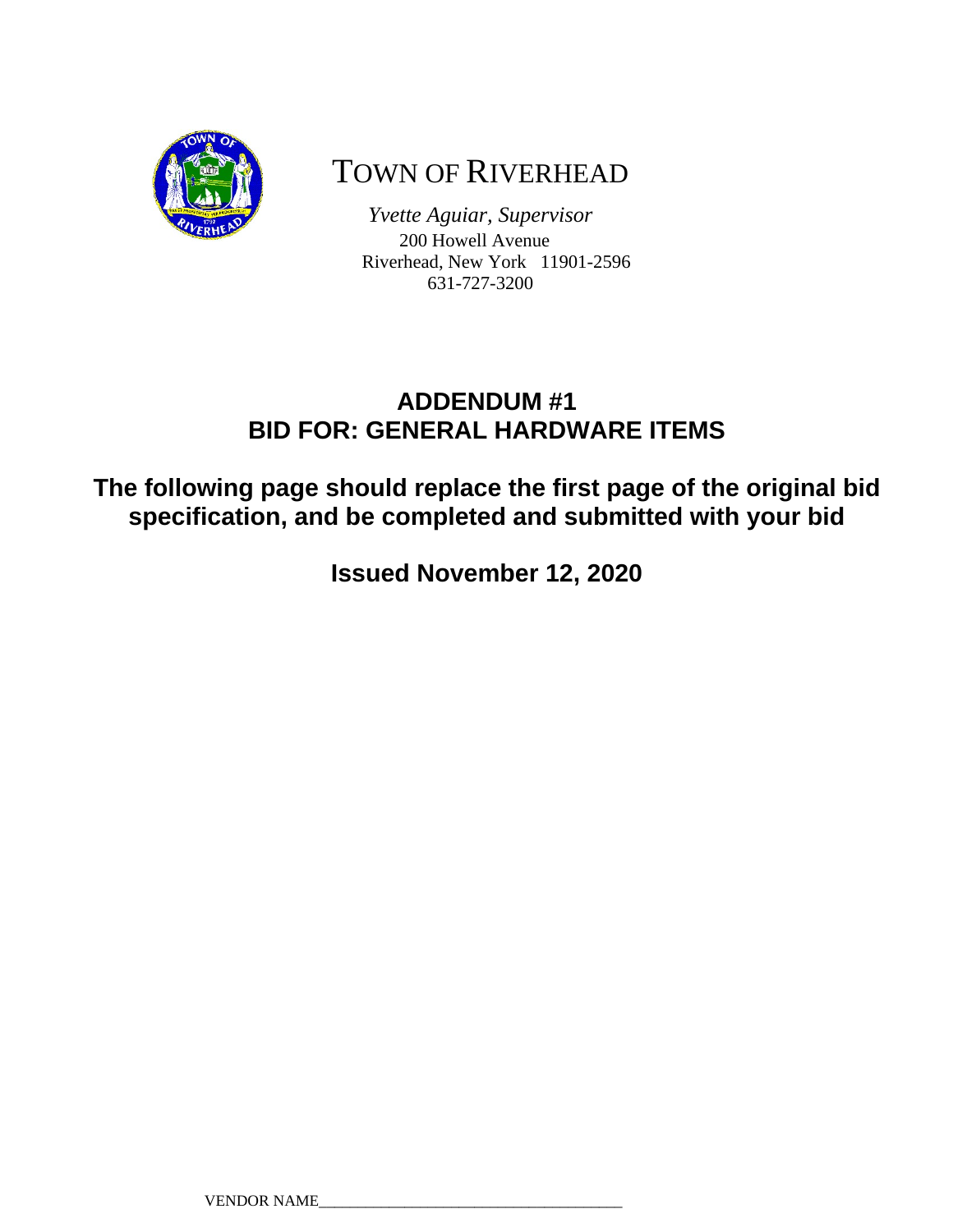

# TOWN OF RIVERHEAD

*Yvette Aguiar, Supervisor*  200 Howell Avenue Riverhead, New York 11901-2596 631-727-3200

# **ADDENDUM #1 BID FOR: GENERAL HARDWARE ITEMS**

**\_\_\_\_\_\_\_\_\_\_\_\_\_\_\_\_\_\_\_\_\_\_\_\_\_\_\_\_\_\_\_\_\_\_\_\_\_\_\_\_\_\_\_\_\_\_\_\_\_\_\_\_\_\_\_\_\_\_\_\_\_\_\_\_\_\_\_\_\_\_\_\_\_\_\_\_\_\_\_\_\_\_\_\_\_\_\_**

\_\_\_\_\_\_\_\_\_\_\_\_\_\_\_\_\_\_\_\_\_\_\_\_\_\_\_\_\_\_\_\_\_\_ BIDDERS NAME

\_\_\_\_\_\_\_\_\_\_\_\_\_\_\_\_\_\_\_\_\_\_\_\_\_\_\_\_\_\_\_\_\_\_ BIDDERS ADDRESS

\_\_\_\_\_\_\_\_\_\_\_\_\_\_\_\_\_\_\_\_\_\_\_\_\_\_\_\_\_\_\_\_\_\_

\_\_\_\_\_\_\_\_\_\_\_\_\_\_\_\_\_\_\_\_\_\_\_\_\_\_\_\_\_\_\_\_\_\_

CITY, STATE, ZIP

 $\begin{pmatrix} \begin{pmatrix} \cdots & \cdots \end{pmatrix} & \cdots & \cdots & \cdots & \cdots \end{pmatrix}$ PHONE NUMBER

EMAIL ADDRESS

In compliance with your advertisement for bids to be opened on November 19, 2020 and subject to all conditions thereof, the undersigned hereby proposes to furnish the item(s) and/or service(s) itemized in this proposal in accordance with the Notice to Bidders, General Information Agreement and Specifications contained herein on the Bid Proposal Form attached.

Bidder certifies that the prices quoted herein do not include Federal Excise Tax or any Federal, New York State or City Sales Tax and are not higher than prices charged to any governmental or commercial consumer for like merchandise and/or service; and all prices include shipping and freight charges to any Municipal building or site within the Town of Riverhead.

Respectfully submitted,

 $\frac{1}{\sqrt{2\pi}}$  , which is the contract of the contract of the contract of the contract of the contract of the contract of the contract of the contract of the contract of the contract of the contract of the contract of the **Signature** 

Printed Name/Title

**Date Date Date** 

 $\overline{\phantom{a}}$  , and the contract of the contract of the contract of the contract of the contract of the contract of the contract of the contract of the contract of the contract of the contract of the contract of the contrac

 $\frac{1}{\sqrt{2\pi}}$  , which is the contract of the contract of the contract of the contract of the contract of the contract of the contract of the contract of the contract of the contract of the contract of the contract of the

#### THIS PAGE MUST BE COMPLETED, SIGNED, AND RETURNED WITH BID

**THIS WILL BE A NON-PUBLIC BID OPENING DUE TO THE COVID-19 STATE OF DISASTER EMERGENCY DECLARED FOR THE STATE OF NEW YORK. A BID TABULATION WILL BE POSTED TO THE TOWN'S WEBSITE AFTER THE BID OPENING.**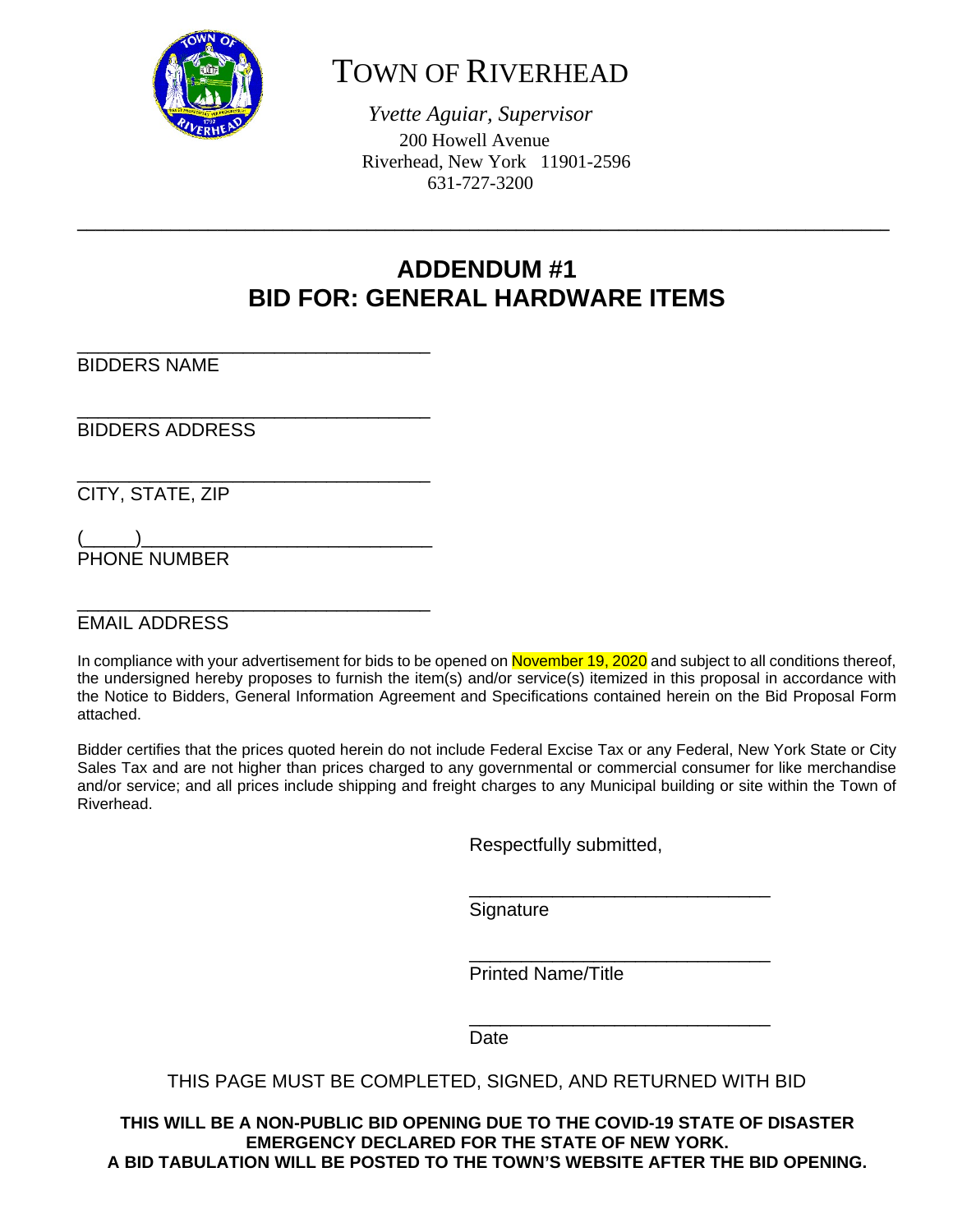## **TOWN OF RIVERHEAD NOTICE TO BIDDERS**

Sealed bids for **GENERAL HARDWARE ITEMS**, for use by the Town of Riverhead, will be received by the Town Clerk of the Town of Riverhead at Town Hall, 200 Howell Avenue, Riverhead, New York, 11901, until **11:00 a.m.** on **November 19, 2020**, at which time all bids received shall be opened and read aloud.

Bid Specifications and/or Plans may be obtained by visiting the Town of Riverhead website at **www.townofriverheadny.gov on or after November 12, 2020**. Click on "Bid Requests" and follow the instructions to register.

All bids are to be submitted in a sealed envelope bearing the designation **GENERAL HARDWARE ITEMS**. All bids must be submitted on the bid form provided. Any and all exceptions to the Specifications must be listed on a separate sheet of paper, bearing the designation "**EXCEPTIONS TO THE SPECIFICATIONS**" and be attached to the bid form.

### **NOTE: Bid responses must be delivered to the Office of the Town Clerk at 200 Howell Avenue, Riverhead, New York, 11901, on or before November 19, 2020 at 11:00 a.m. The Town may decline to accept, deem untimely and/or reject any bid response/proposal that is not delivered to the Office of the Town Clerk.**

The Town Board reserves the right and responsibility to reject any or all bids or to waive any formality if it believes such action to be in the best interest of the Town.

## **BY ORDER OF THE TOWN BOARD OF THE TOWN OF RIVERHEAD**

 **DIANE M. WILHELM, TOWN CLERK**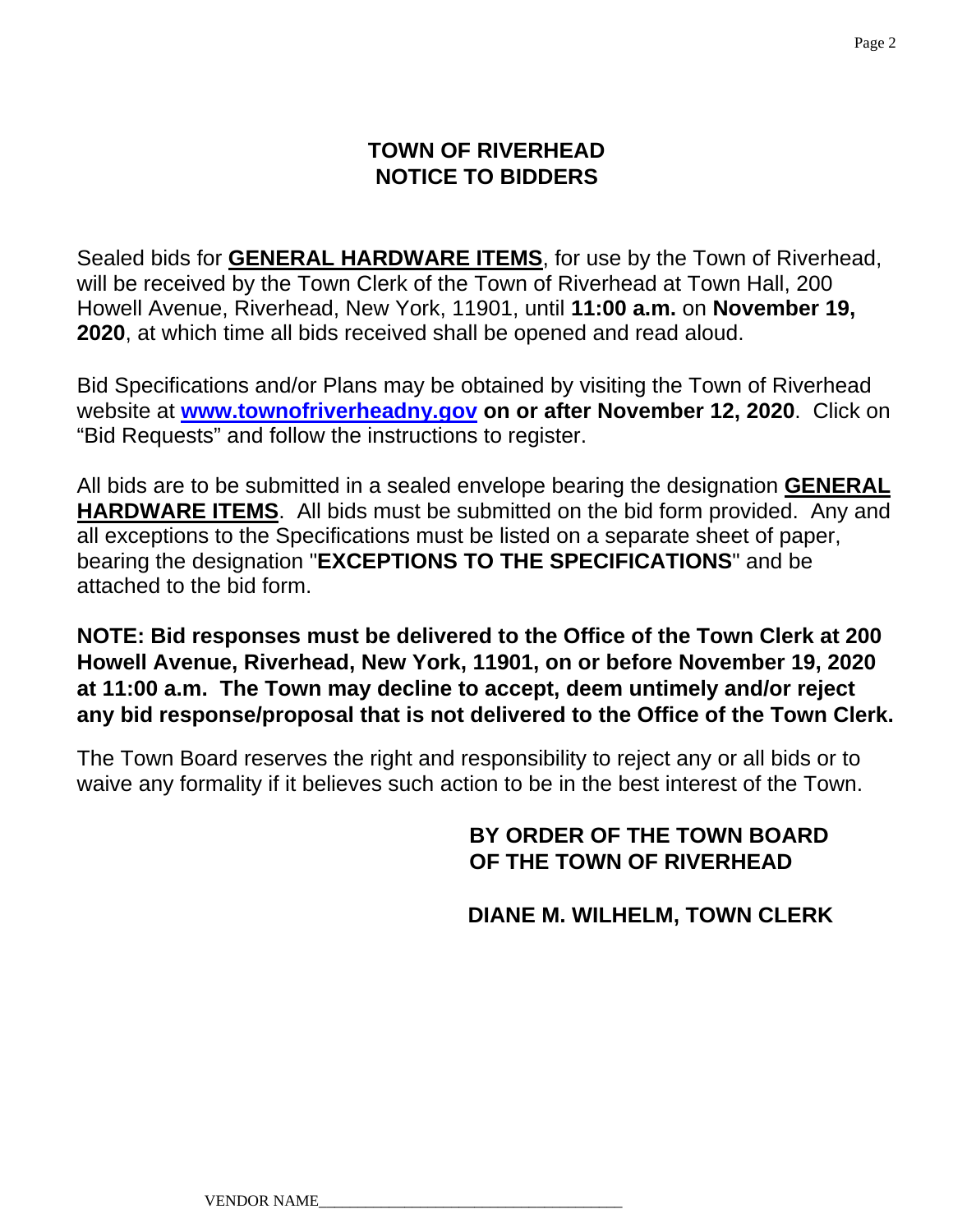#### **GENERAL DESCRIPTION:**

The Town of Riverhead is requesting bids to provide general hardware supplies for various town buildings and facilities. The intent of these specifications is to provide authorized employees the ability to obtain miscellaneous hardware supplies on an "as needed" or just in time" basis during the course of performing their job duties. There will be no delivery required on this bid and is limited to "walk-in" or pick up at the supplier's place of business. As such, the Town is seeking bidders located in close proximity to Town buildings and facilities.

This contract is not meant to eliminate another vendor or vendors that also provide hardware items presently to the Town. It is to encourage purchasing of items needed either as an emergency or as needed basis. Any purchase that exceeds \$1000.00 or any purchases that exceed \$3000.00 shall not be considered part of this contract and will be subject to the Towns Procurement policy and General Municipal Law 103 whichever is in the best interests of the Town.

#### **CONTRACT PERIOD:**

The contract period for this bid award shall be for one year from date of award with an option to extend the contract for (1) additional twelve-month period, for the same terms and conditions and upon the mutual agreement of both parties.

#### **GENERAL**

Bidders shall be responsible to carefully examine the Specifications enclosed.

These specifications require the doing of all things necessary or proper for, or incidental to the furnishing and delivery of said equipment and associated components.

All things not expressly mentioned in these specifications, but involved in carrying out their intent are required by these Specifications; and the vendor shall perform the same as though they were specifically mentioned, described and delineated.

#### **INVOICES & PAYMENTS**

Invoices, vouchers, packing slips and any correspondence shall include the following: Date/Time, description of item; identify the Town Department making the purchase; and the name of the Town employee picking up the item. All invoices shall be submitted for payment to:

**Town Hall 200 Howell Ave. Riverhead, NY 11901** 

**Again, every invoice must identify the appropriate Department making the purchase:** 

**Building Department Fighway Dept. Communist Communist Propertion Cept. Engineering/B&G/St. Lighting Police/Justice Court/JAB Sewer Fire Marshal Municipal Garage Water District Code Enforcement** 

**\*\*\*and the invoice must identify the individual picking up the item.** 

VENDOR NAME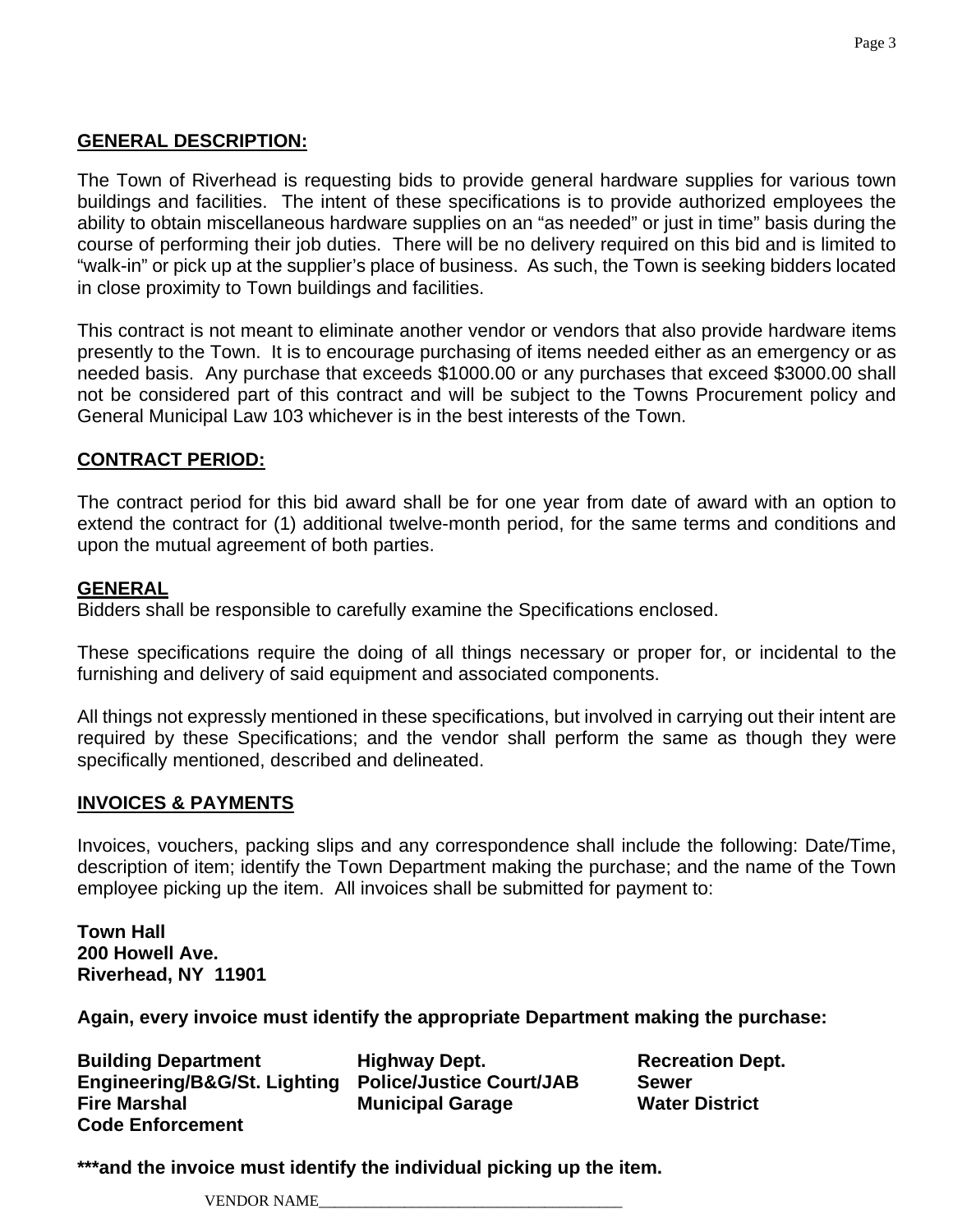#### **PAYMENT**

The vendor shall either accept a Town issued credit card or the vendor shall put the item(s) "on account" and bill the Town on a monthly basis. The vendor shall not accept cash payment for any item.

#### **PRICING & BID AWARD:**

Bidders **must submit their bid** based upon the Discount from their List Price that is in effect at the time and date of bid opening. The discount shall remain in effect throughout the term of the contract.

The Town will evaluate all bids based upon price, discount, type or quantity of supplies available on hand, and proximity and make one or more than one award to such bids deemed in the best interest of the Town.

#### **VENDOR SUGGESTED TO BE WITHIN A 15 MINUTE DRIVE OF OUR FACILITIY/FACILITIES.**

#### **QUESTIONS:**

Any questions regarding this bid should be directed to Teresa Baldinucci, Purchasing Agent at baldinucci@townofriverheadny.gov.

The Town of Riverhead reserves the absolute right in its sole discretion to accept that bid, if any, which under all circumstances will best serve the public interest and award one or more bids.

**ALL** QUESTIONS PERTAINING TO THIS SOLICITATION **MUST** BE SUBMITTED IN WRITING.

#### **GUARANTEE**

The vendor warrants and guarantees the equipment herein specified, including all associated equipment furnished, against any defects in design, workmanship and materials.

#### **VENDOR NAME MUST BE AFFIXED AT THE BOTTOM OF EACH PAGE**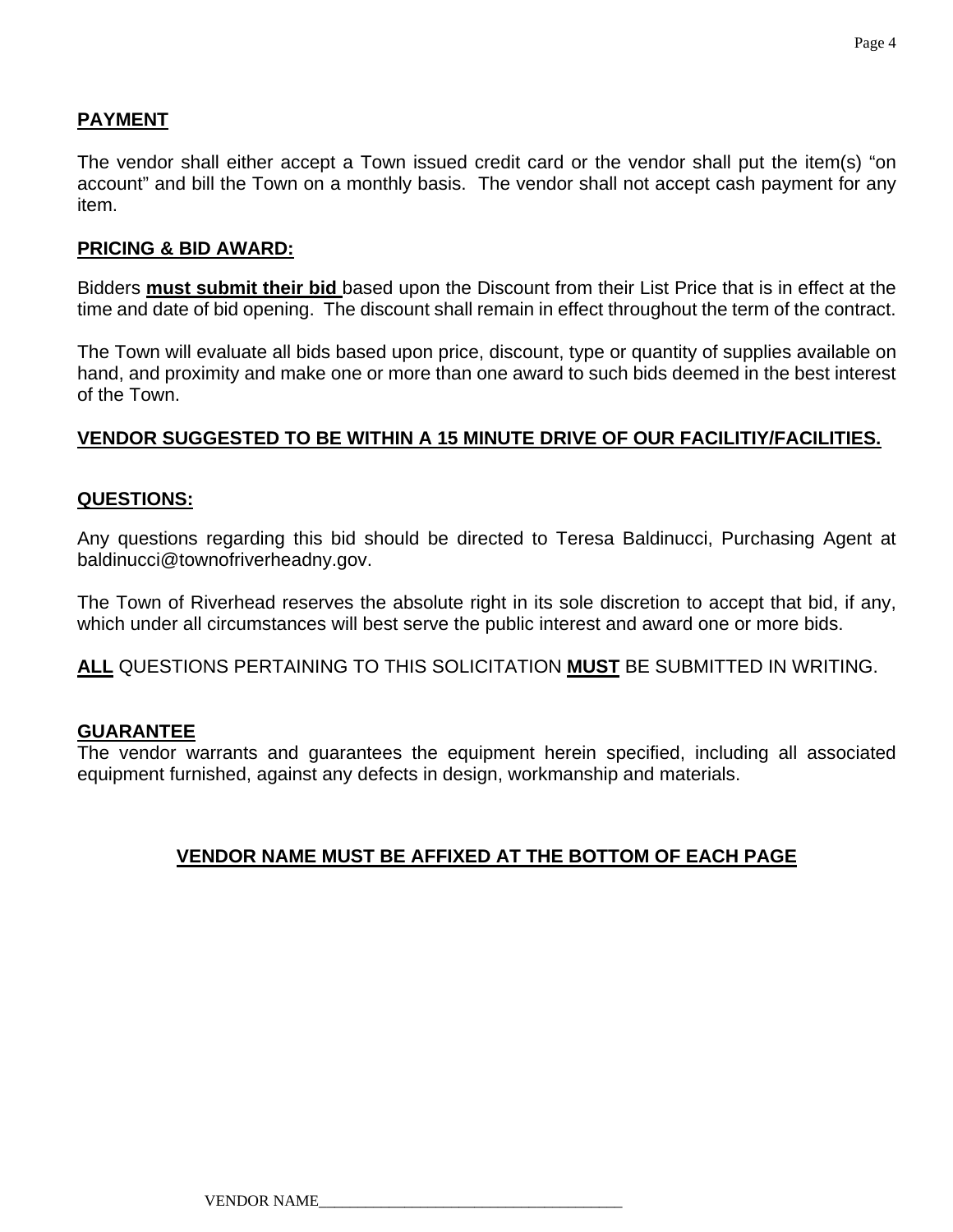#### **Insurance**

a) Bidder recognizes that it is operating as an independent contractor and that it is liable for any and all losses, penalties, damages, expenses, attorney's fees, judgments, and/or settlements incurred by reason of injury to or death of any and all persons, or injury to any and all property, of any nature, arising out of the Bidder's negligent performance under this contract, and particularly without limiting the foregoing, caused by, resulting from, or arising out of any act of omission on the part of the bidder in their negligent performance under this contract.

b) The CONTRACTOR shall maintain such insurance as will protect against claims under Worker's Compensation Act and from any other claims for damages for personal injury, including death, which may arise from operations under this contract. The CONTRACTOR is an independent contractor and is not an employee of the Town of Riverhead. During the term of this contract, the CONTRACTOR shall, at its own expense, carry insurance with minimum limits as follows: a. Proof of Comprehensive General Liability Insurance, including products completed, contractual, property and personal injury in the amount of \$1,000,000.00 per occurrence and \$2,000,000.00 in the aggregate; and b. Proof of professional liability insurance in the amount of (\$1,000,000.00.); and c. Proof of Automotive/Equipment Liability (Bodily Injury and Property Damage) insurance in the amount of \$250,000 (per occurrence)/\$500,000 (total). In the event the CONTRACTOR fails to provide the insurance required information, the Town may cancel the award and award to the next lowest bidder.

c) During the term of this contract and any extension of said contract, the bidder shall, at its own expense, carry insurance minimum limits as set forth above.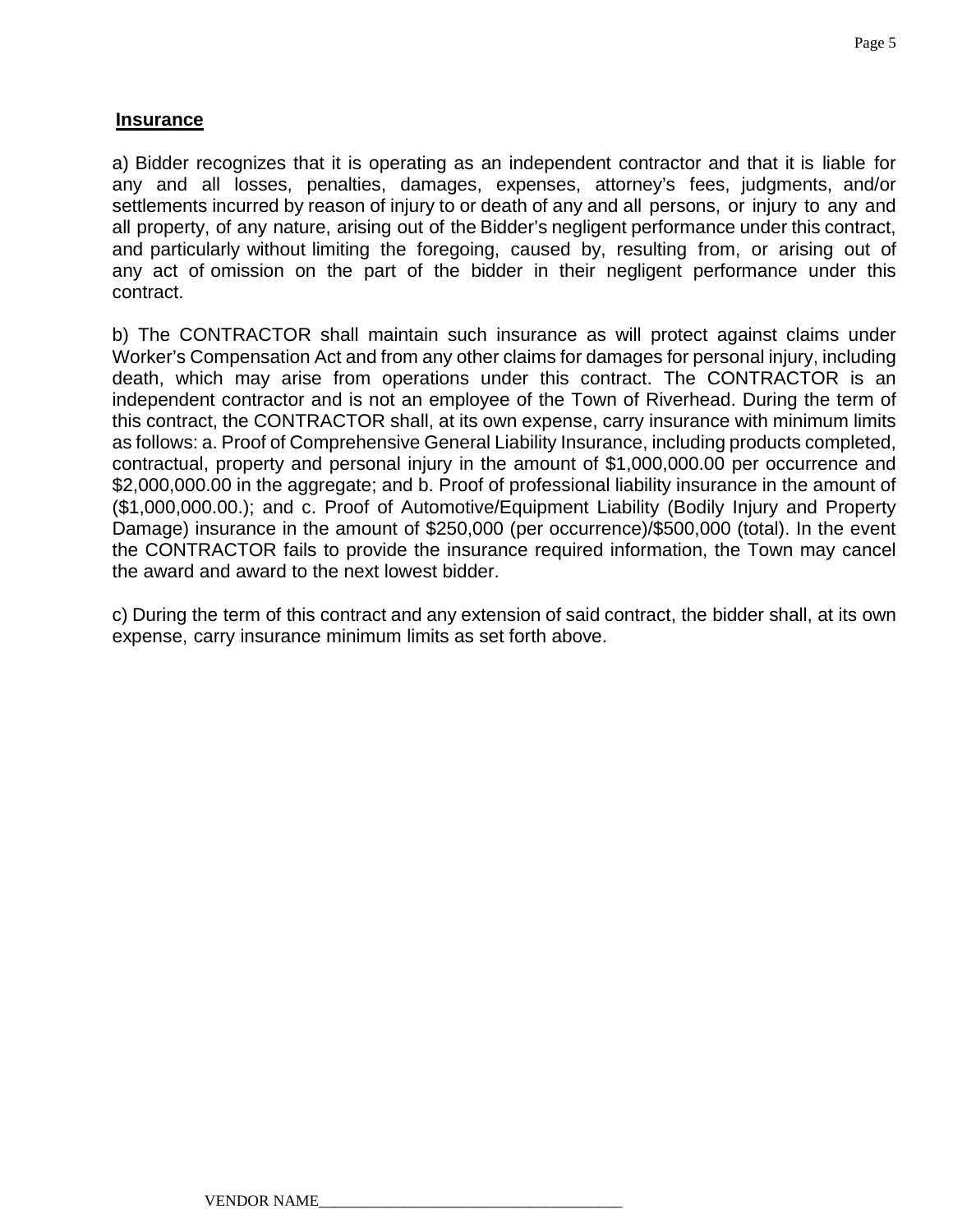#### **ACCEPTANCE SHEET**  MUST BE COMPLETED, SIGNED, NOTARIZED AND RETURNED WITH BID

# THIS BID AWARD SHALL STAY IN EFFECT UNTIL ONE YEAR FROM DATE OF AWARD. I/WE FULLY UNDERSTAND THAT THE ACCEPTANCE OF THIS BID IS SUBJECT TO THE PROVISIONS OF SECTION 103A AND 103B OF THE GENERAL MUNICIPAL LAW.

 $\overline{\phantom{a}}$  , and the contract of the contract of the contract of the contract of the contract of the contract of the contract of the contract of the contract of the contract of the contract of the contract of the contrac

 $\overline{\phantom{a}}$  , and the contract of the contract of the contract of the contract of the contract of the contract of the contract of the contract of the contract of the contract of the contract of the contract of the contrac

NAME OF AGENT/DEALER

 $\overline{\phantom{a}}$  , and the contract of the contract of the contract of the contract of the contract of the contract of the contract of the contract of the contract of the contract of the contract of the contract of the contrac ADDRESS

 $\overline{\phantom{a}}$  , and the contract of the contract of the contract of the contract of the contract of the contract of the contract of the contract of the contract of the contract of the contract of the contract of the contrac CITY, STATE, ZIP CODE

CONTACT PERSON

\_\_\_\_\_\_\_\_\_\_\_\_\_\_\_\_ \_\_\_\_\_\_\_\_\_\_\_\_\_\_\_\_\_\_\_\_\_\_\_\_\_\_\_\_\_ DATE SIGNATURE OF DEALER/AGENT

VENDOR NAME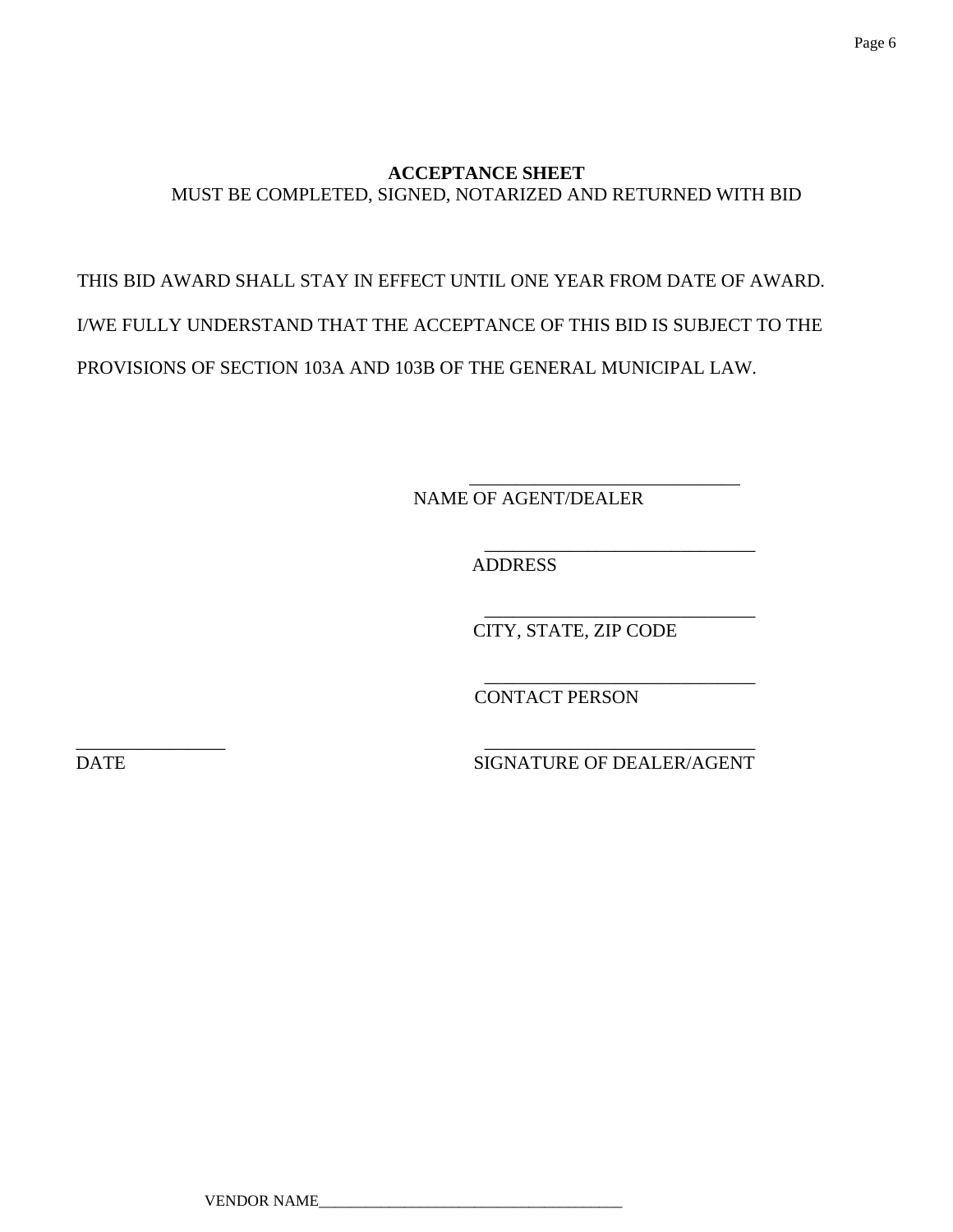#### **BID SPECIFICATIONS**

PLEASE LIST BELOW THE PERCENTAGE OFF THE CURRENT ACE HARDWARE OR TRU-VALUE CATALOG.

**PERCENTAGE OF DISCOUNT \_\_\_\_\_\_\_\_\_\_\_\_\_\_\_\_\_\_\_\_\_\_\_\_\_\_\_** 

AND ANY DISCOUNT OFFERED AT THE STORE LEVEL.

**ADDITIONAL DISCOUNT AT STORE LEVEL \_\_\_\_\_\_\_\_\_\_\_\_\_\_\_\_\_\_\_\_\_\_\_\_\_**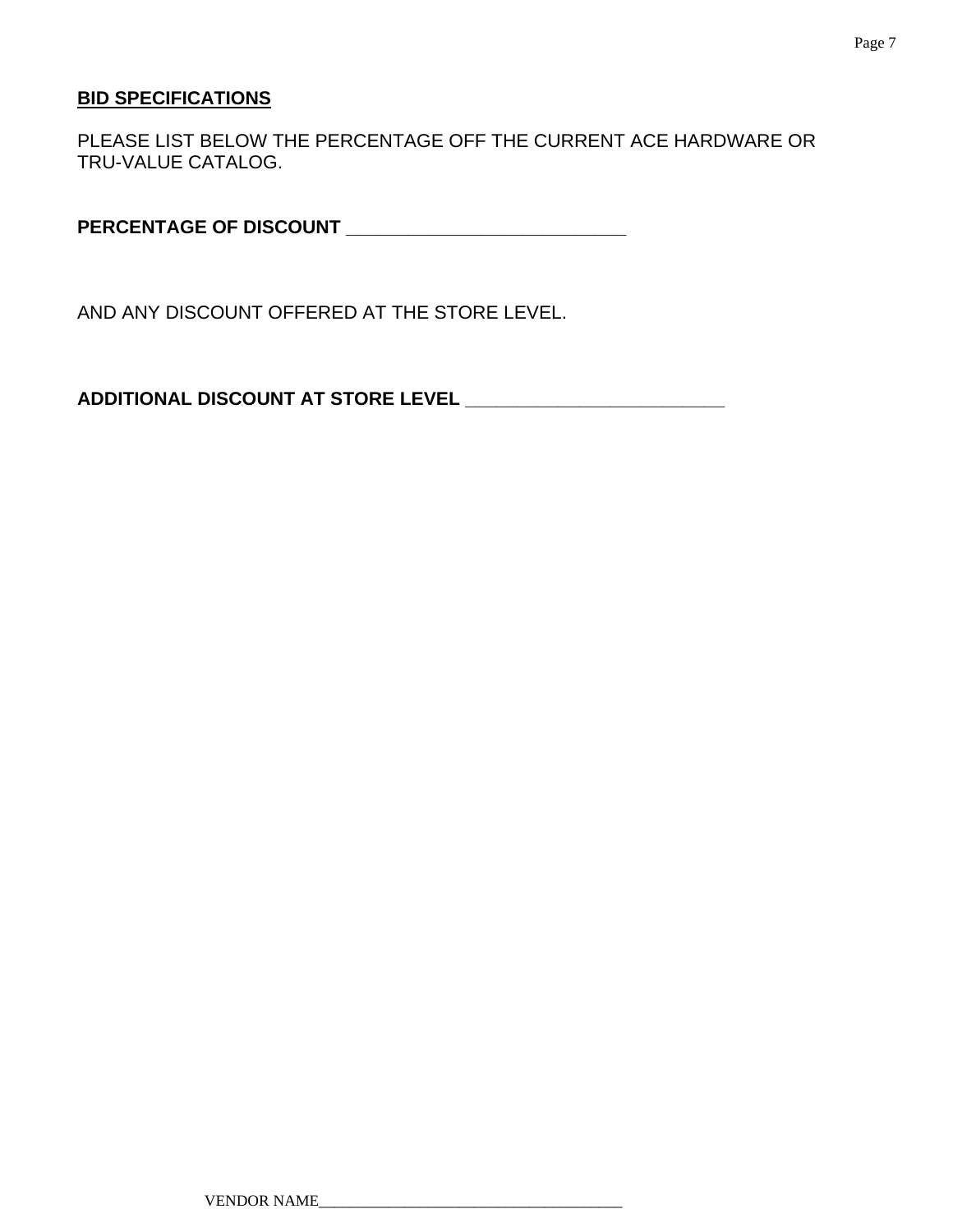### **NON-BIDDER'S RESPONSE**

For purposes of facilitating your firm's response to our invitation to bid, the TOWN OF RIVERHEAD is interested in ascertaining reasons for prospective bidders' failure to respond to invitations to bid. If your firm is not responding to this bid, please indicate the reason(s) by checking any appropriate item(s) below and returning this form to the TOWN OF RIVERHEAD Purchasing Department at the above address.

We are not responding to this invitation for bid for the following reason(s):

| Items or materials requested not manufactured by us or not available to our company.  |
|---------------------------------------------------------------------------------------|
| Our items and/or materials do not meet specifications.                                |
| Specifications not clearly understood or applicable (too vague, too rigid, etc.)      |
| Quantities too small.                                                                 |
| Insufficient time allowed for preparation of bid.                                     |
| Incorrect address used.<br>Correct mailing address is:                                |
| Our branch/division handles this type of bid.<br>Correct name and mailing address is: |
|                                                                                       |
| Other reason(s):                                                                      |
|                                                                                       |
|                                                                                       |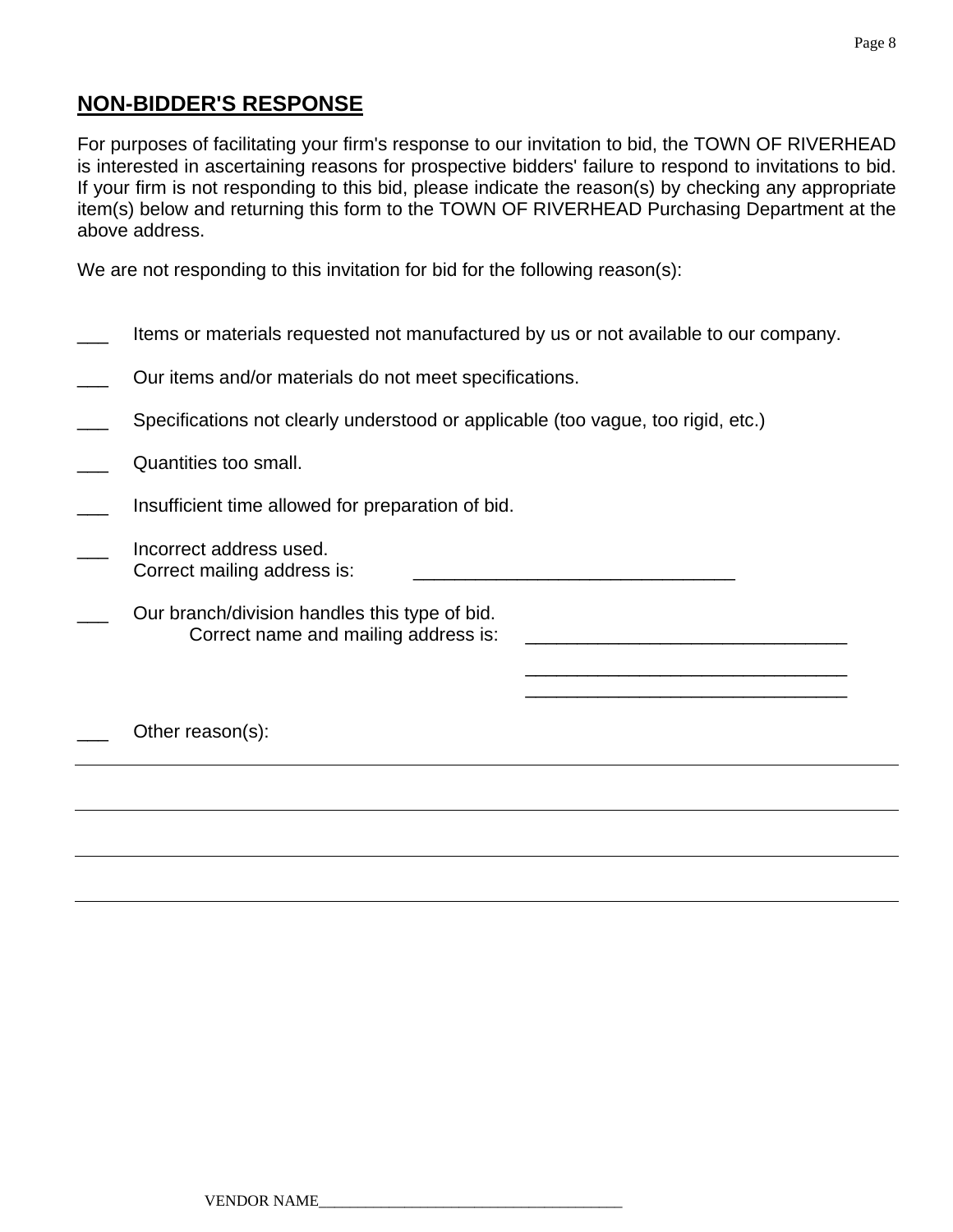#### **NON-COLLUSIVE CERTIFICATE**  MUST BE COMPLETED, SIGNED, NOTARIZED AND RETURNED WITH BID

#### UNDER PENALTIES OF PERJURY:

I, \_\_\_\_\_\_\_\_\_\_\_\_\_\_\_\_\_\_\_\_\_\_\_\_\_\_\_\_\_\_\_\_\_\_\_\_\_\_ (BIDDER), BEING DULY SWORN, DEPOSES AND SAYS:

- A) This bid or proposal has been independently arrived at without collusion with any other bidder or with any competitor or potential competitor;
- B) This bid or proposal has not knowingly been disclosed, prior to the opening of bids or proposals for this project, to any other bidder, competitor, or potential competitor;
- C) No attempt has been made or will be made to induce any other person, partnership, or corporation to submit or not to submit a bid or proposal;
- D) The person signing this bid or proposal certifies that he has been fully informed regarding the accuracy of the statements contained in this certification, and under penalties of perjury, affirms the truth thereof, such penalties being applicable to the bidder as the person signing on its behalf; and
- E) That the attached hereto (if a corporate bidder) is a certified copy of a resolution authorizing the execution of this certificate by the signatory of this bid or proposal on behalf of the corporate bidder.

|                                                                       | (PRINT CORPORATION NAME) |  |
|-----------------------------------------------------------------------|--------------------------|--|
|                                                                       |                          |  |
| (SIGNATURE)                                                           |                          |  |
| (TITLE)                                                               |                          |  |
|                                                                       |                          |  |
|                                                                       |                          |  |
| Sworn to before me this<br>$\frac{\text{day of}}{\text{day of}}$ , 20 |                          |  |
| <b>NOTARY PUBLIC</b>                                                  |                          |  |
|                                                                       |                          |  |
|                                                                       |                          |  |

VENDOR NAME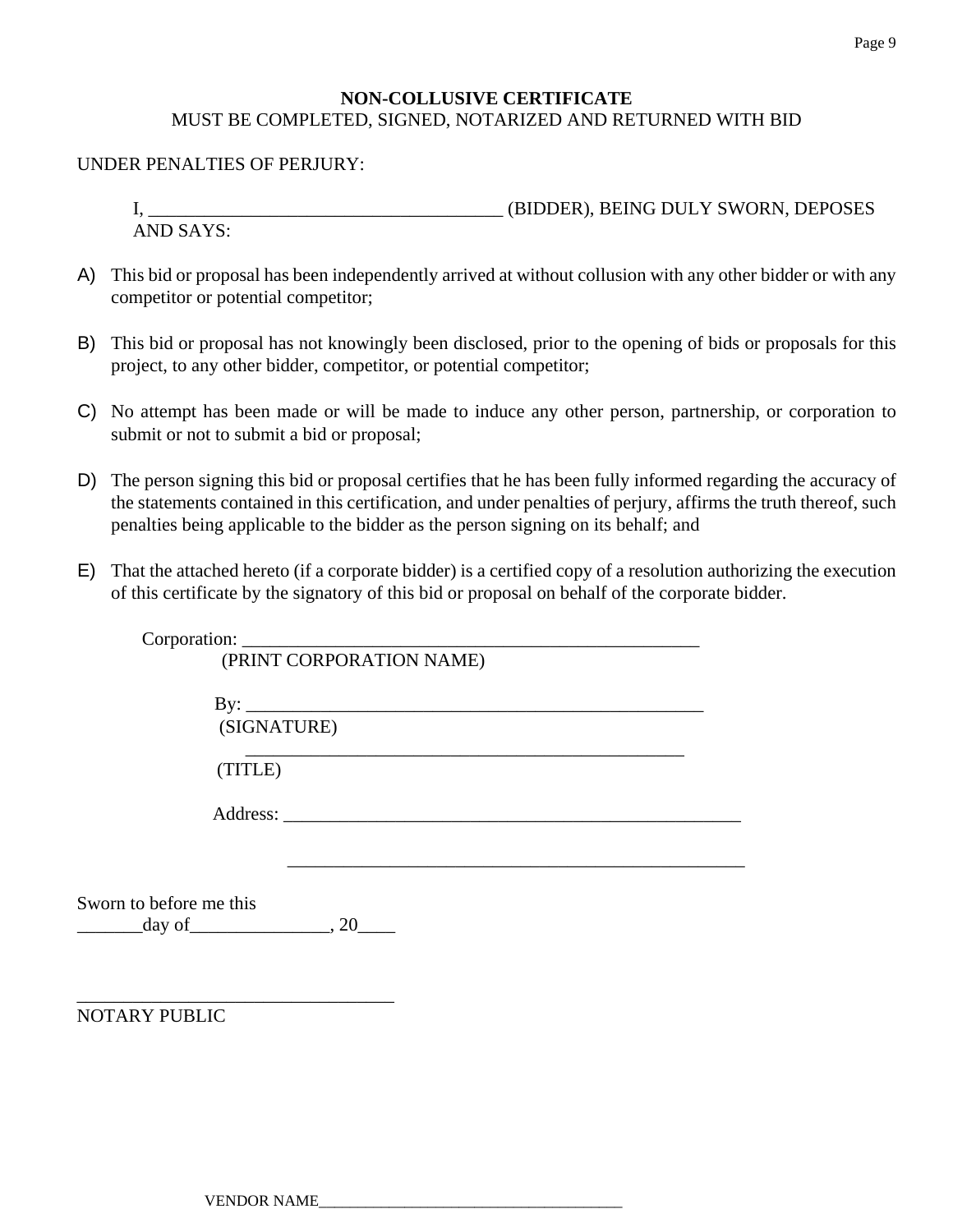#### **IRAN DIVESTMENT ACT CERTIFICATION**

As a result of the Iran Divestment Act of 2012 (Act), Chapter 1 of the 2012 Laws of New York, a new provision has been added to the State Finance Law (SFL), § 165-a, effective April 12, 2012. Under the Act, the Commissioner of the Office of General Services (OGS) will be developing a list (prohibited entities list) of "persons" who are engaged in "investment activities in Iran" (both are defined terms in the law). Pursuant to SFL § 165-a(3)(b), the initial list is expected to be issued no later than 120 days after the Act's effective date, at which time it will be posted on the OGS website.

By submitting a bid in response to this solicitation or by assuming the responsibility of a Contract awarded hereunder, Bidder/Contractor (or any assignee) certifies that once the prohibited entities list is posted on the OGS website, it will not utilize on such Contract any subcontractor that is identified on the prohibited entities list.

Additionally, Bidder/Contractor is advised that once the list is posted on the OGS website, any Contractor seeking to renew or extend a Contract or assume the responsibility of a Contract awarded in response to the solicitation, must certify at the time the Contract is renewed, extended or assigned that it is not included on the prohibited entities list.

During the term of the Contract, should the TOWN OF RIVERHEAD receive information that a person is in violation of the above-referenced certification, the TOWN OF RIVERHEAD will offer the person an opportunity to respond. If the person fails to demonstrate that it has ceased its engagement in the investment which is in violation of the Act within 90 days after the determination of such violation, then the TOWN OF RIVERHEAD shall take such action as may be appropriate including, but not limited to, imposing sanctions, seeking compliance, recovering damages, or declaring the Contractor in default.

The TOWN OF RIVERHEAD reserves the right to reject any bid or request for assignment for an entity that appears on the prohibited entities list prior to the award of a contract, and to pursue a responsibility review with respect to any entity that is awarded a contract and appears on the prohibited entities list after contract award.

| Signature:    |  |
|---------------|--|
| Print Name:   |  |
| Title:        |  |
|               |  |
| Company Name: |  |
| Date:         |  |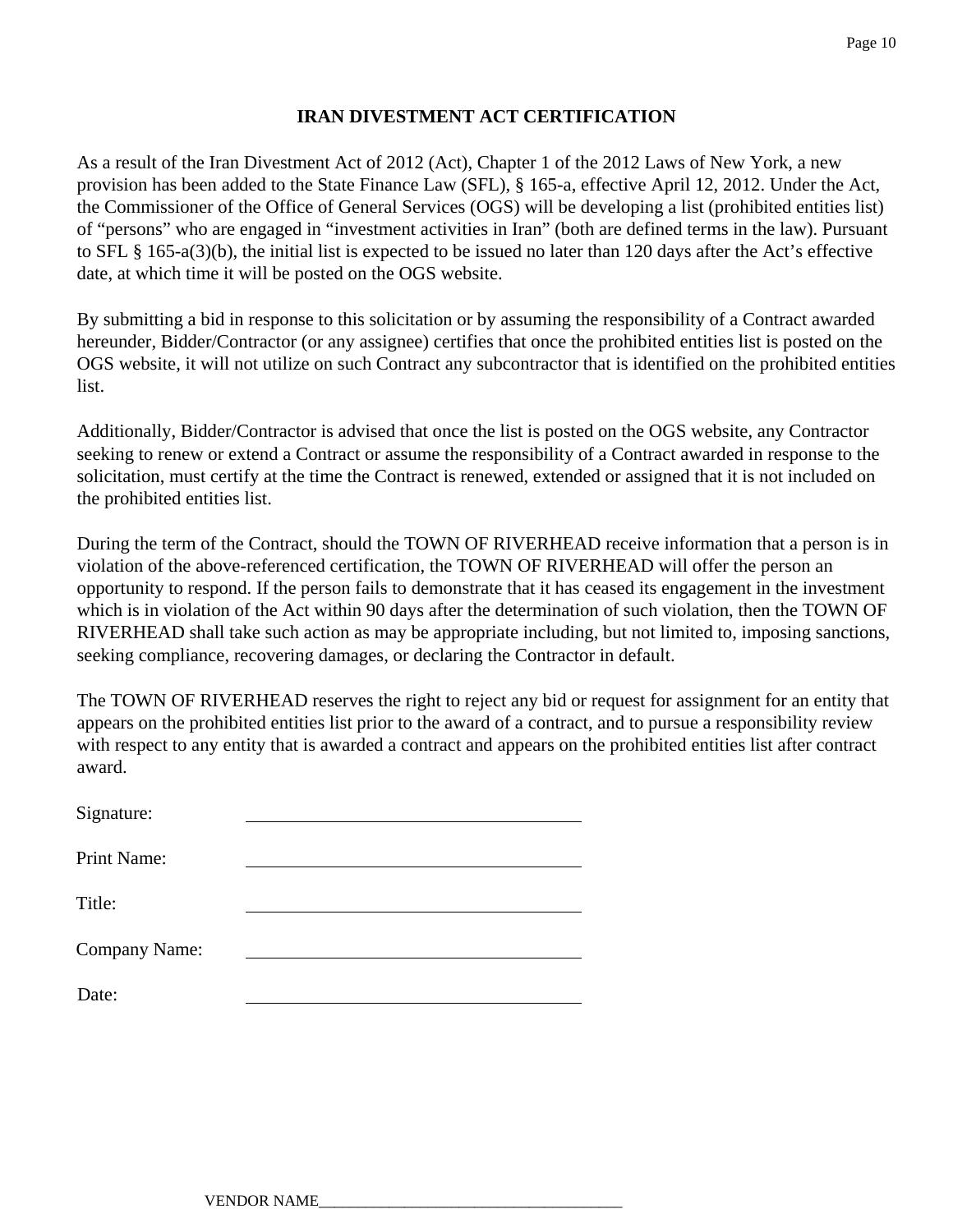#### **SEXUAL HARASSMENT STATEMENT**

By submission of this bid, each bidder and each person signing on behalf of any bidder certifies, and in the case of a joint bid each party thereto certifies as to its own organization, under penalty of perjury, that the bidder has and has implemented a written policy addressing sexual harassment prevention in the workplace and provides annual sexual harassment prevention training to all of its employees. Such policy shall, at a minimum, meet the requirements of §201-G of the Labor Law.